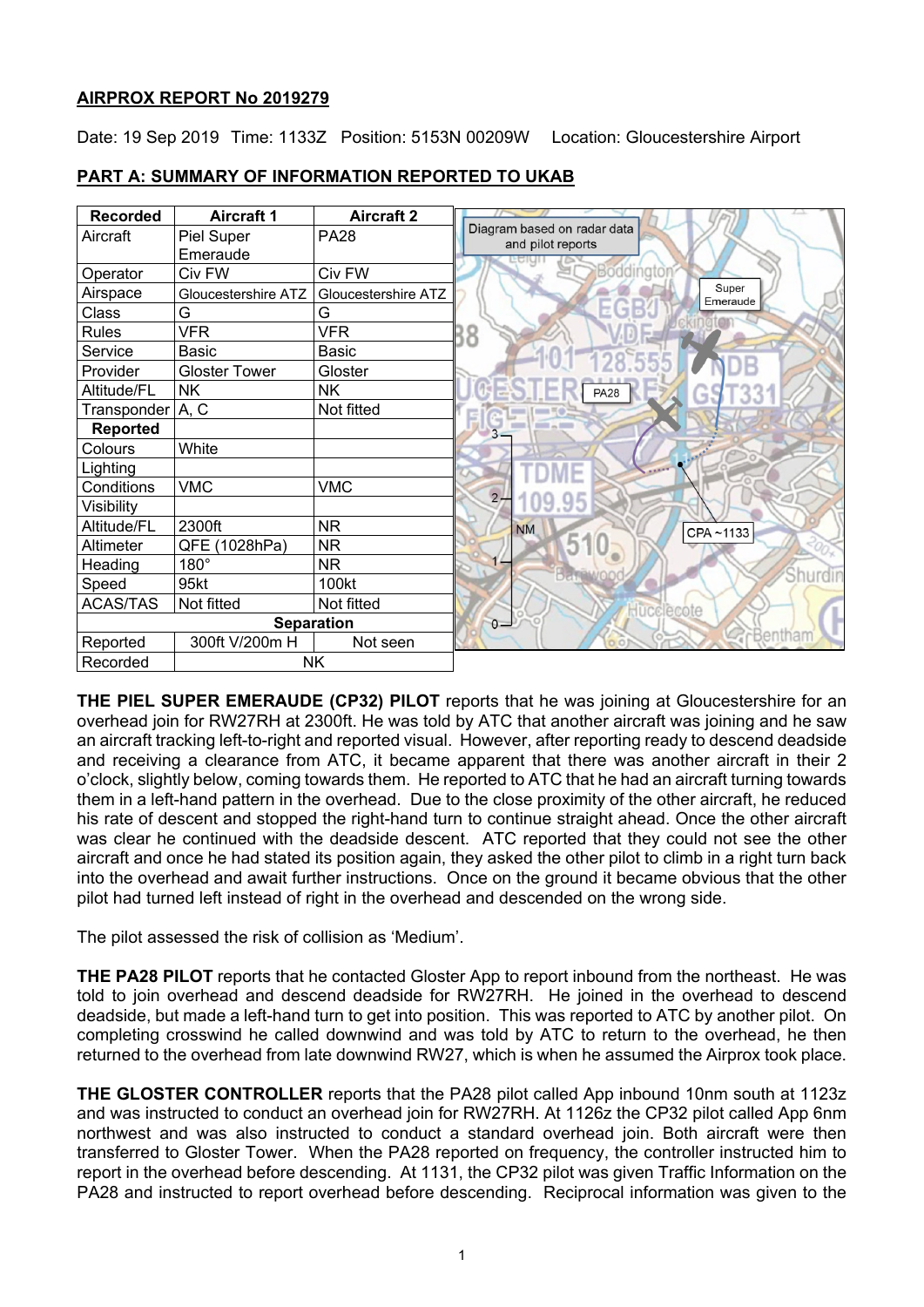PA28 pilot. At 1132, the PA28 pilot reported in the overhead and the controller reiterated 'right-hand circuit, report descending deadside'. At 1133, the CP32 pilot reported that the other traffic was in a left turn on the deadside. When asked, the PA28 pilot said he was about to join crosswind. The controller did not have the PA28 in sight so instructed him to climb back into the overhead to rejoin. The CP32 pilot met with the controller later and informed him that he was going to report an Airprox.

# **Factual Background**

The weather at Gloucestershire was recorded as follows:

METAR EGBJ 191120Z 35002KT 9999 FEW040 19/10 Q1031=

## **Analysis and Investigation**

# **CAA ATSI**

NATS radar replay was used by CAA ATSI, this radar was not available to the Gloucestershire controllers. Neither aircraft was positively identified on the radar replay; however, the contacts deemed to be the aircraft concerned, manoeuvred in accordance with the pilot and ATC reports and the RTF transmissions.

At 1121:47, the PA28 pilot reported 10nm to the east of Gloucestershire Airport and was told by the Gloucestershire App controller to standby because the controller was coordinating preceding joining traffic with the Tower controller at the time. At 1123:05, the App controller advised the PA28 pilot that it would be a standard overhead join for RW27 with a right-hand circuit, and passed the QFE. This was read-back correctly by the pilot. The controller then instructed the pilot to report at 3nm.

At 1126:55, the CP32 pilot called for re-join from the northwest. The approach controller confirmed that it would be a standard overhead join for RW27, with a right-hand circuit, passed the QFE and instructed the pilot to report at 3nm, which was read back correctly.

At 1127:20, the PA28 pilot reported at 2nm, (he was actually 3nm east). The Approach controller instructed the pilot to *"take up delaying action to the south",* advising that there would be a 2-minute delay for their join because the Tower was very busy. This was acknowledged by the pilot, and the radar contact believed to be the PA28 was observed commencing left-hand orbits. Three other aircraft were ahead in the circuit – one on final approach, one late downwind, one commencing the downwind leg, and one other aircraft joining the overhead from the north (Figures 1 & 2).



Figure 1 - 1127:20 Figure 2 – 1127:56

At 1128:02, the App controller advised the PA28 pilot that the fixed wing and helicopter circuits were both active right-hand, and instructed them to contact Tower which, after a short delay and a request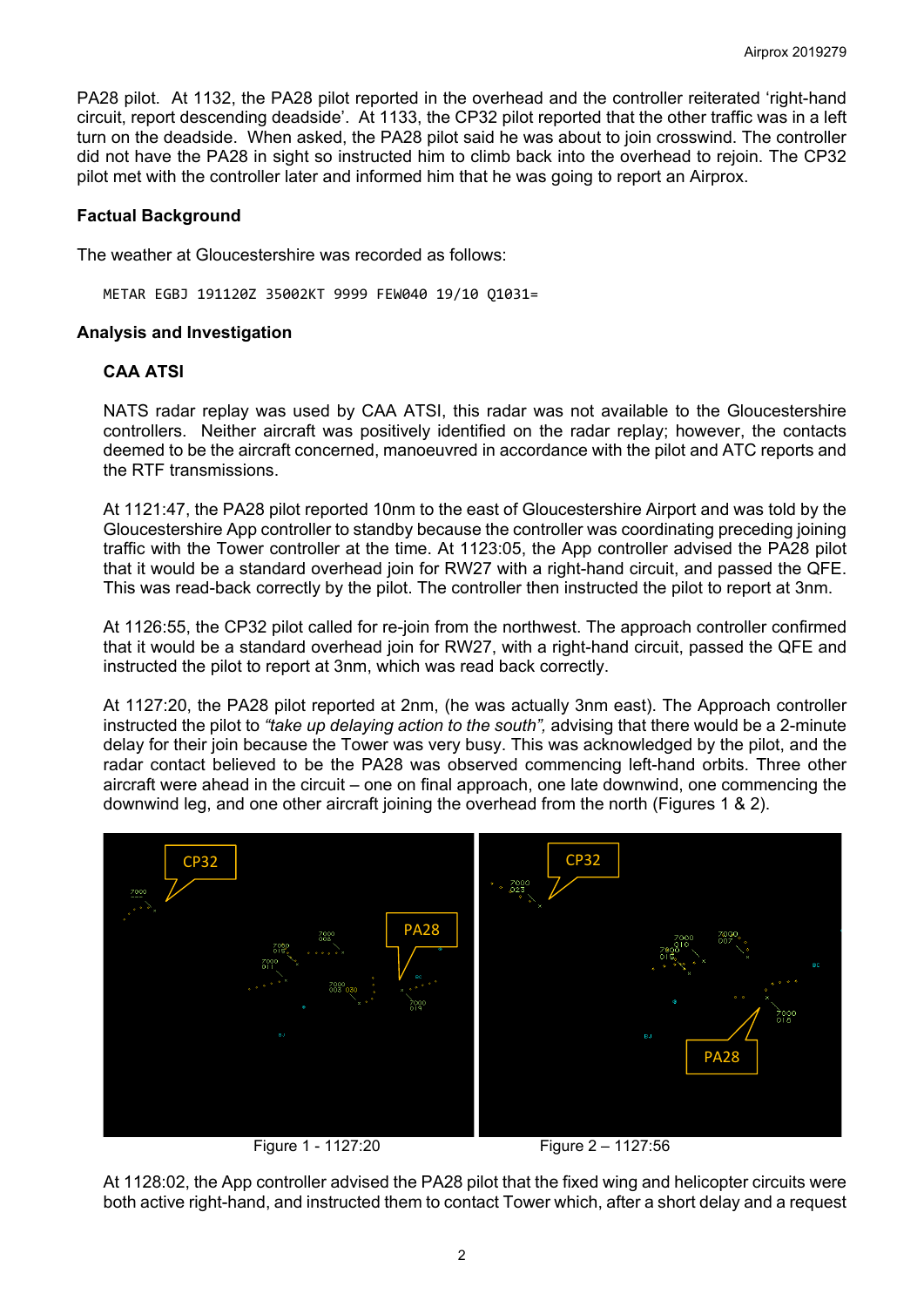to confirm the frequency that had initially been read back incorrectly, was correctly read back by the pilot.

At 1128:32, the CP32 pilot reported at 3nm and was instructed by the Approach controller to take up delaying action. They too were advised of a 2min delay for their join which was acknowledged.

At 1130:18, the PA28 pilot reported on the Tower frequency and was instructed to report overhead before descending, which was read back correctly by the pilot.

At 1130:23, the CP32 was instructed by App to route towards the overhead, and to switch to the Tower frequency. At 1130:52 (Figure 3), the CP32 pilot reported inbound to the overhead. The Tower controller acknowledged this, instructing them to report the overhead before descending, and advising that they had further traffic for the overhead approaching from the south, (the PA28, which was actually approaching from the east). The Tower controller then passed reciprocal Traffic Information to the PA28 pilot on the CP32 advising that it was inbound from the north**.**

At 1131:58 (Figure 4), the PA28 pilot reported in the overhead. The Tower controller instructed them to descend on the dead side and to report doing so, which was acknowledged by the pilot.



Figure 3 – 1130:52 Figure 4 – 1131:58

At 1132:10 (Figure 5), the CP32 pilot reported in the overhead and advised that they were "visual with the traffic". The Tower controller instructed the CP32 pilot to "follow him, report downwind, in fact, report descending on the dead side", which was acknowledged. The CP32 was 1.3nm NW of the PA28 at this time.

At 1132:48 (Figure 6), the CP32 pilot advised "*descending dead side, the other aircraft's in a left hand turn on the dead side"*. The Tower controller acknowledged this and, at 1133:15, called the PA28 and requested a position report. The PA28 pilot reported that they were about to join downwind. The Tower controller advised *"I don't have you in sight but eh someone reported you're doing a left-hand pattern. It is a right-hand pattern for RW27, so just safely climb again towards the overhead and report ready to descend"*, which was acknowledged by the pilot. The aircraft were still 1.3nm apart at this stage**.**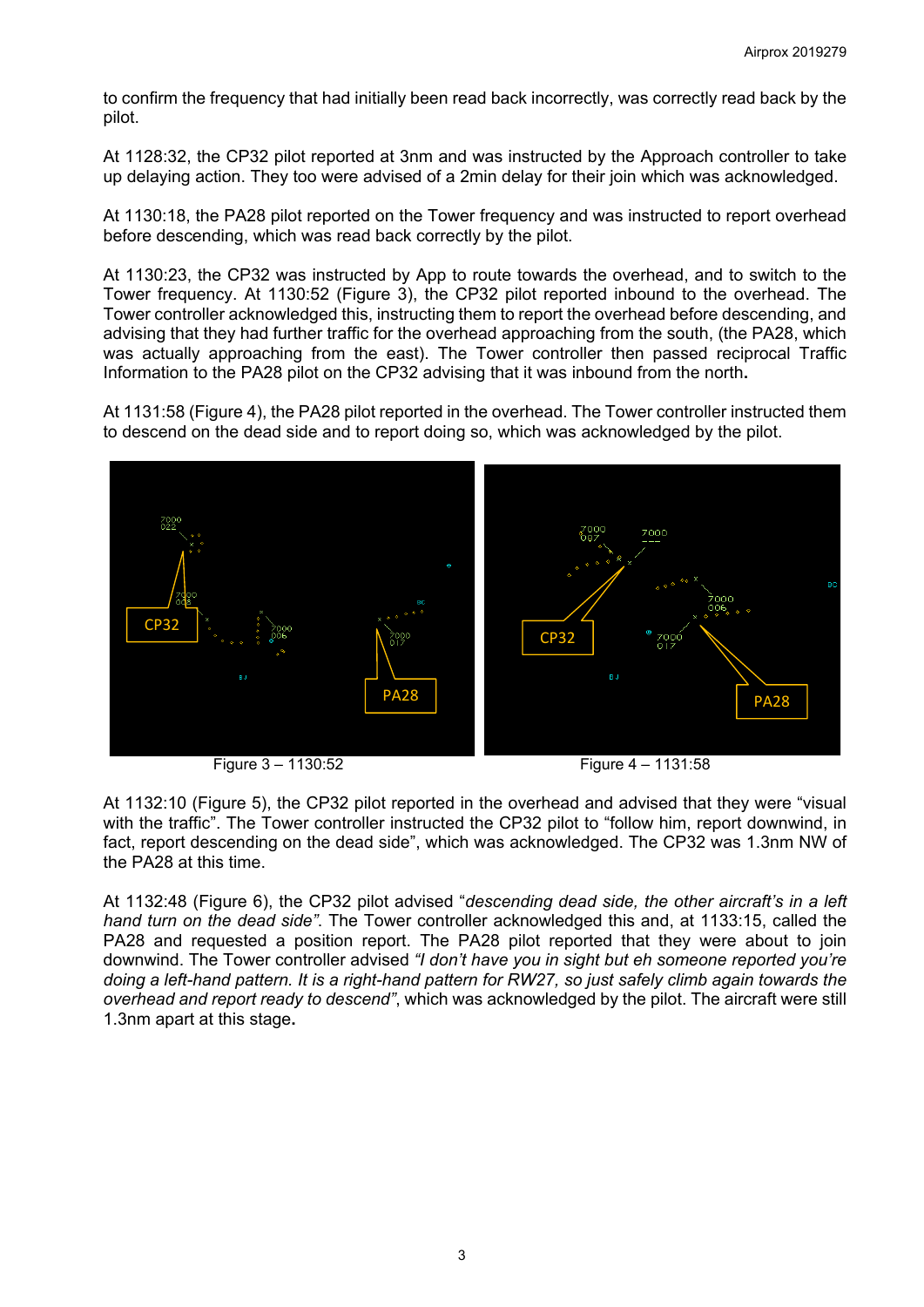

The controller then advised the CP32 pilot of the intentions of the PA28 to return to the overhead. He acknowledged this advising that the PA28 had *"just gone crosswind in the right turn now to the overhead"*.

Although there appeared to be some confusion in the Tower controller's mind as to the direction of approach of the PA28, (reported as being from the south, whereas the aircraft was inbound from the east,) it is not thought that this contributed to the Airprox because the CP32 pilot appeared to have established a visual contact with the PA28 as they joined in the overhead. The CP32 pilot does, however, appear to lose visual contact with the PA28 because they subsequently reported in their written report that *"there was another aircraft in our 2 o'clock position, slightly below, but coming towards us as I started the descent."* The CP32 pilot reported reducing their rate of descent and stopping their right turn to continue straight ahead due to the proximity of the PA28. The Tower controller reported not having the PA28 in sight. The Tower controller referred to the pilot of the PA28 as *"student"* on two occasions, as did the subsequent ATC report but the PA28 pilot's own initial calls to the Gloucestershire Approach and Tower controllers did not include this prefix.

The radar replay between 1132:53 and 1133:20 did not to accurately illustrate the track of the PA28, likely due to its (low) level, and it did ultimately disappear from radar for a time, therefore CPA could not be determined.

## Relevant CAP 493 extracts:

*Section 2: Chapter 1: Aerodrome Control:*

## *2. Responsibilities*

*2.1 Aerodrome Control shall issue information and instructions to aircraft under its control to achieve a safe, orderly and expeditious flow of air traffic with the objective of:* 

- *(1) Preventing collisions between:* 
	- *(a) aircraft flying in, and in the vicinity of, the ATZ;*
	- *(b) aircraft taking-off and landing;*
	- *(c) aircraft and vehicles, obstructions and other aircraft on the manoeuvring area.*

*Note: Aerodrome Control is not solely responsible for the prevention of collisions. Pilots and vehicle drivers must also fulfil their own responsibilities in accordance with Rules of the Air.*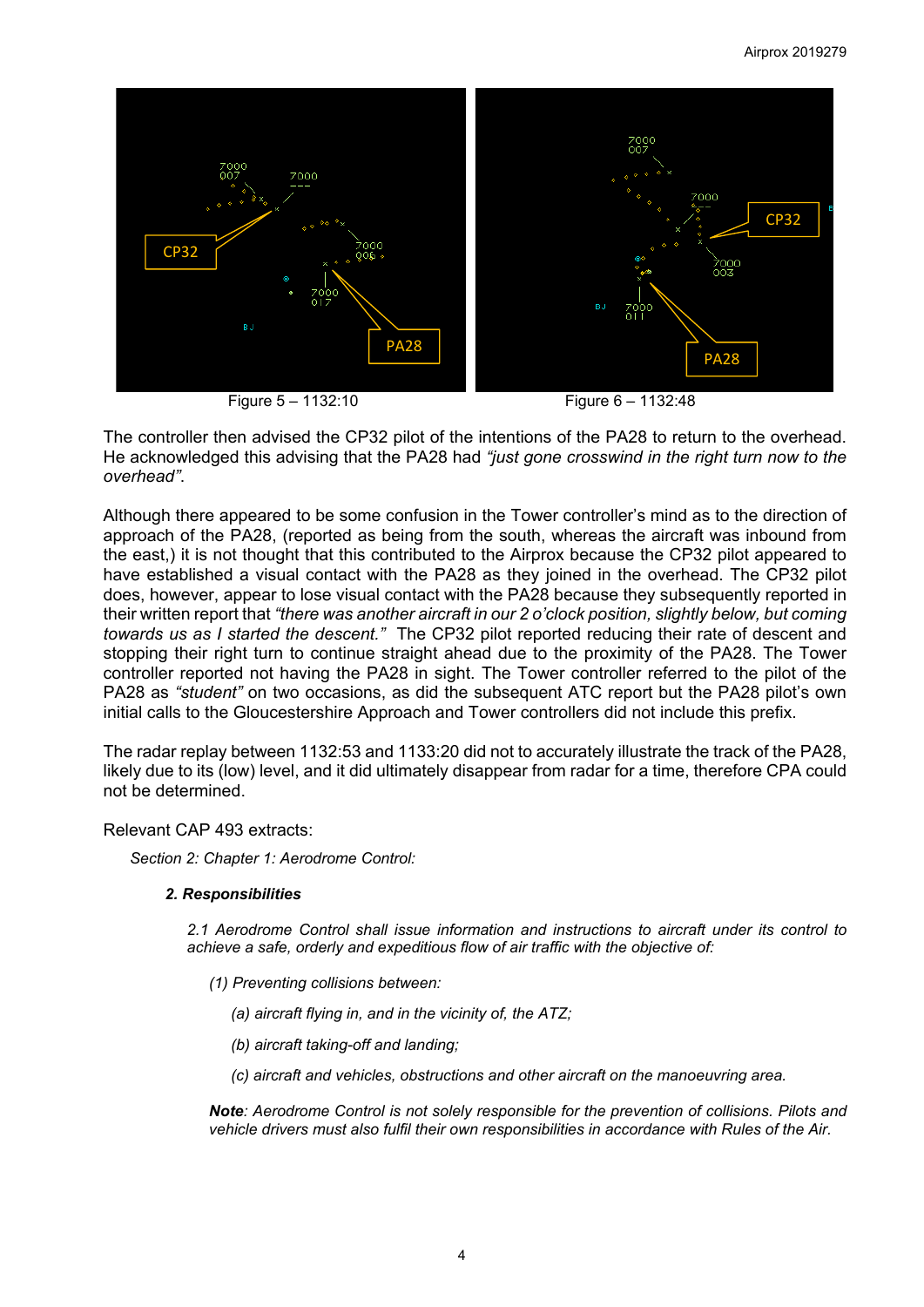### *7. Information to Aircraft*

#### *7A. Traffic Information and Instructions*

*7A.1 Traffic information and instructions shall be passed to aircraft on any occasion that a controller considers it necessary in the interests of safety, or when requested by a pilot. In particular, Aerodrome Control shall provide:* 

*(1) generic traffic information to enable VFR pilots to safely integrate their flight with other aircraft;* 

*(2) specific traffic information appropriate to the stage of flight and risk of collision;* 

*(3) timely instructions as necessary to prevent collisions and to enable safe, orderly and expeditious flight within and in the vicinity of the ATZ.* 

*7A.2 MATS Part 2 shall detail local procedures for the integration of aircraft in the vicinity of the aerodrome.* 

#### *18. Arriving Aircraft*

#### *18A. Joining Circuit*

*18A.1 Clearance to enter a traffic circuit is issued when an aircraft is still some distance from the*  aerodrome to enable the pilot to conform with the traffic circuit, pending clearance to land. *Information concerning landing direction or runway in use and any other necessary instructions are given at the same time so that the pilot may intelligently position himself in the traffic pattern.* 

Additionally, a guide to joining procedures for visiting VFR aircraft is published on the Gloucestershire Airport website, and which is referenced in the AIP entry for the airport. It emphasises the requirement for aircraft joining in the overhead to make all turns in the direction of the circuit, i.e. to the right for a right-hand circuit.

### **UKAB Secretariat**

The Super Emeraude and PA28 pilots shared an equal responsibility for collision avoidance and not to operate in such proximity to other aircraft as to create a collision hazard<sup>1</sup>. If the incident geometry is considered as head-on or nearly so then both pilots were required to turn to the right<sup>2</sup>. An aircraft operated on or in the vicinity of an aerodrome shall conform with or avoid the pattern of traffic formed by other aircraft in operation<sup>3</sup>.

### **Summary**

An Airprox was reported when a Piel Super Emeraude and a PA28 flew into proximity in the Gloucester overhead at approximately 1133hrs on Thursday 19<sup>th</sup> September 2019. Both pilots were operating under VFR in VMC and both were in receipt of an ACS from Gloster Tower.

## **PART B: SUMMARY OF THE BOARD'S DISCUSSIONS**

Information available consisted of reports from the pilots of both aircraft, transcripts of the relevant RT frequencies, radar photographs/video recordings, reports from the air traffic controllers involved and reports from the appropriate ATC and operating authorities. Relevant contributory factors mentioned during the Board's discussions are highlighted within the text in bold, with the numbers referring to the Contributory Factors table displayed in Part C.

Due to the exceptional circumstances presented by the coronavirus pandemic, this incident was assessed as part of a 'virtual' UK Airprox Board meeting where members provided a combination of

l

<span id="page-4-0"></span><sup>1</sup> SERA.3205 Proximity.

<span id="page-4-1"></span><sup>2</sup> SERA.3210 Right-of-way (c)(1) Approaching head-on.

<span id="page-4-2"></span><sup>&</sup>lt;sup>3</sup> SERA.3225 Operation on and in the Vicinity of an Aerodrome.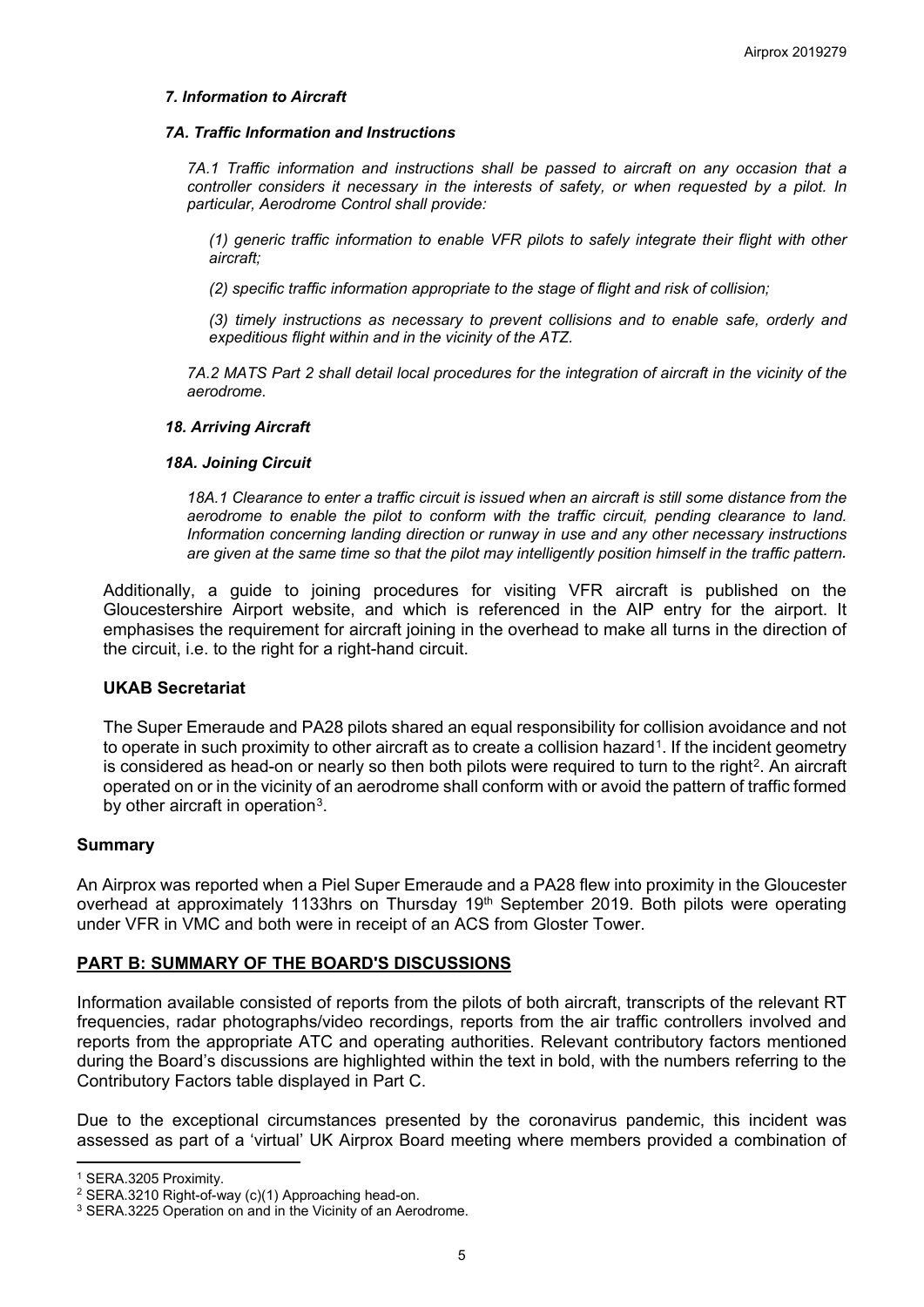written contributions and dial-in/VTC comments. Although not all Board members were present for the entirety of the meeting and, as a result, the usual wide-ranging discussions involving all Board members were more limited, sufficient engagement was achieved to enable a formal assessment to be agreed along with the following associated comments.

The Board quickly agreed that this incident had occurred because the PA28 pilot had turned left instead of right when joining in the Gloucester overhead. Members noted that the Gloucester AIP entry instructed right-hand turns (**CF3**, **CF4**) and that the App controller had also advised that it was a righthand circuit (**CF5**). A member commented that pilots can sometimes get confused about turn directions when approaching an overhead join, and that a good way of avoiding this was to always keep the airfield on the specified side of the circuit direction. So, in this case, a right-hand pattern means always keep the airfield on the right. By doing that, it is then natural to turn in the right direction when conducting the join. Ultimately, in not following the correct joining procedure, members agreed that the PA28 pilot had not conformed to the pattern of traffic formed by the other aircraft in the circuit, about which he had been given Traffic Information (**CF6, CF7**)**.** 

For his part, members commended the Super Emeraude pilot for pro-actively resolving the conflict, noting that he took avoiding action to increase separation (**CF8**) and also highlighted the PA28's position and track to ATC who were not aware that the PA28 pilot had conducted a left-hand join because they could not see the aircraft in the overhead (**CF1**). Because he was initially unaware of the conflict, the controller could not offer any deconfliction advice (**CF2**) but, once he was made aware of the situation, he instructed the PA28 pilot to return to the overhead.

In assessing the risk, the Board agreed that although safety had been reduced by the PA28 pilot not conforming with the pattern of traffic, there had been no risk of collision because the Super Emeraude pilot was visual with the PA28 and resolved the conflict as they converged; risk Category C.

# **PART C: ASSESSMENT OF CONTRIBUTORY FACTORS AND RISK**

|           | 2019279                                                        |                                            |                                                                                  |  |  |  |  |  |  |
|-----------|----------------------------------------------------------------|--------------------------------------------|----------------------------------------------------------------------------------|--|--|--|--|--|--|
| <b>CF</b> | Factor                                                         | <b>Description</b>                         | Amplification                                                                    |  |  |  |  |  |  |
|           | <b>Ground Elements</b>                                         |                                            |                                                                                  |  |  |  |  |  |  |
|           | • Situational Awareness and Action                             |                                            |                                                                                  |  |  |  |  |  |  |
| 1         | Contextual                                                     | • Situational Awareness and Sensory Events | Generic, late, no or incorrect Situational Awareness                             |  |  |  |  |  |  |
| 2         | <b>Human Factors</b>                                           | • Conflict Detection - Not Detected        |                                                                                  |  |  |  |  |  |  |
|           | <b>Flight Elements</b>                                         |                                            |                                                                                  |  |  |  |  |  |  |
|           | <b>• Regulations, Processes, Procedures and Compliance</b>     |                                            |                                                                                  |  |  |  |  |  |  |
| 3         | <b>Human Factors</b>                                           | • Flight Crew ATM Procedure Deviation      | Regulations/procedures not complied with                                         |  |  |  |  |  |  |
|           |                                                                | <b>• Tactical Planning and Execution</b>   |                                                                                  |  |  |  |  |  |  |
| 4         | <b>Human Factors</b>                                           | • Action Performed Incorrectly             | Incorrect or ineffective execution                                               |  |  |  |  |  |  |
| 5.        | <b>Human Factors</b>                                           | • Action Performed Incorrectly             | Did not follow instructions                                                      |  |  |  |  |  |  |
| 6         | <b>Human Factors</b><br>• Aircraft Navigation                  |                                            | Did not avoid/conform with the pattern of traffic<br>already formed              |  |  |  |  |  |  |
|           | • Situational Awareness of the Conflicting Aircraft and Action |                                            |                                                                                  |  |  |  |  |  |  |
| 7         | <b>Human Factors</b>                                           | • Lack of Action                           | Pilot flew close enough to cause concern despite<br><b>Situational Awareness</b> |  |  |  |  |  |  |
|           | • See and Avoid                                                |                                            |                                                                                  |  |  |  |  |  |  |
| 8         | <b>Human Factors</b>                                           | • Perception of Visual Information         | Pilot was concerned by the proximity of the other<br>aircraft                    |  |  |  |  |  |  |

## Contributory Factors: